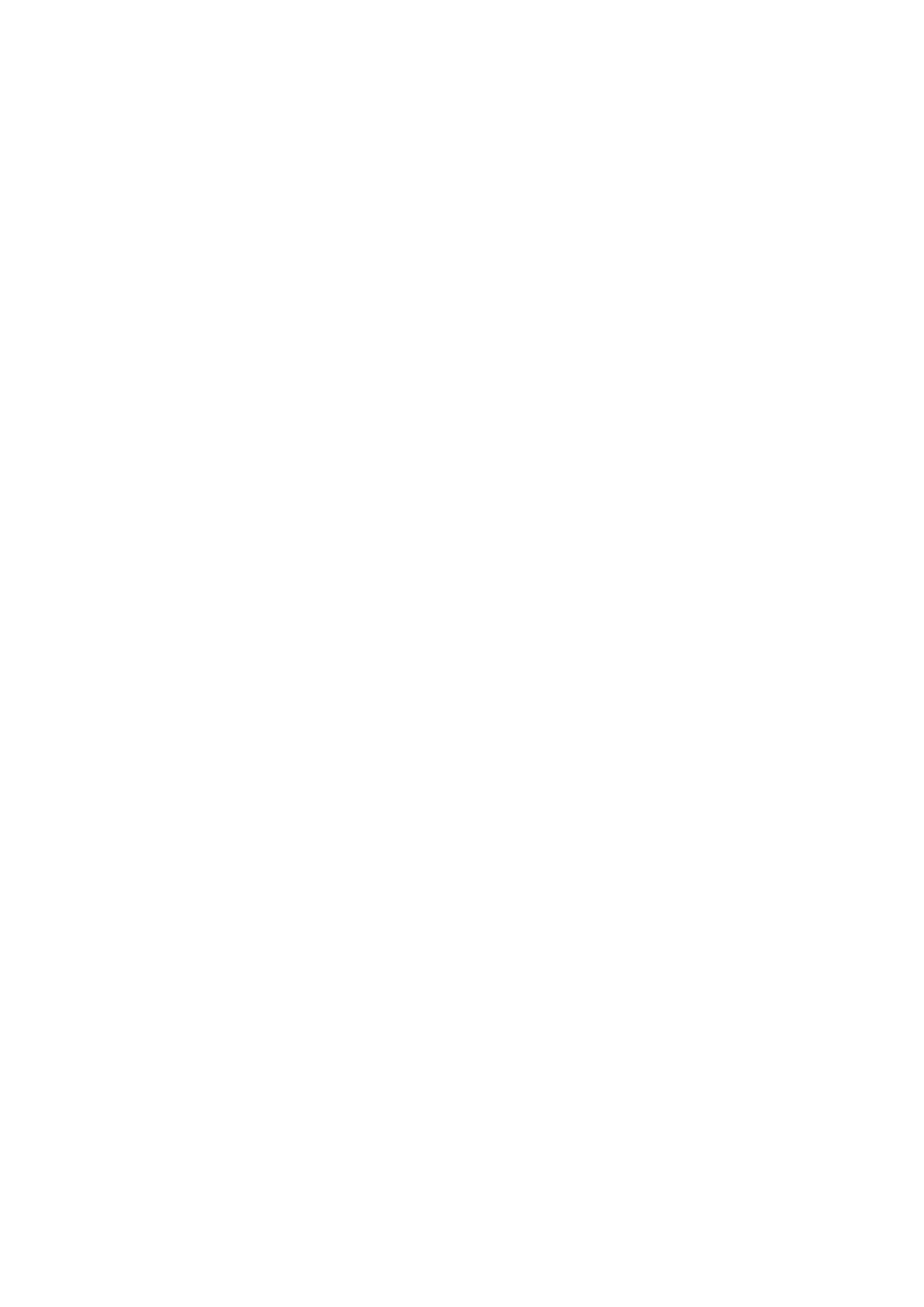#### **Queen's Drive Infant School**

#### **Attendance Policy**

#### **Introduction**

Queen's Drive Infant School is committed to providing an education of the highest quality for all of its pupils/students and recognises that this can only be achieved by supporting and promoting excellent school attendance for all. This is based upon the belief that only by attending school regularly and punctually will children and young people be able to take full advantage of the educational opportunities available to them. High attainment depends on good attendance.

The whole school community – pupils/students, parents and carers, teaching and support staff and school governors – have a responsibility for ensuring good school attendance and have important roles to play. The purpose of the policy is to clarify everyone's part in this.

Ours is a successful school and your child plays their part in making it so. We aim for an environment which enables and encourages all members of the community to achieve excellence. For children to gain the greatest benefit from their education it is vital that they attend regularly and your child should be at school, on time, every day on which the school is open unless the reason for the absence is exceptional.

All staff (teaching and support) at our school have a key role to play in supporting and promoting excellent school attendance and will work to provide an environment in which all of our pupils/students are eager to learn, feel valued members of the school community and look forward to coming to school every day. Staff also have a responsibility to set a good example in matters relating to their own attendance and punctuality.

#### **Attendance Leader**

A senior member of our staff will oversee, direct and co-ordinate the school's work in promoting regular and improved attendance and will ensure that the Attendance Policy is consistently applied throughout the school. This person, known as the Attendance Leader, will also ensure that up-to-date attendance data and issues are shared weekly with the Senior Leadership Team, are made regularly available to all staff, pupils/students and parents (who will regularly be reminded about the importance of good school attendance) and that a report is prepared for the governing body termly. She will ensure that attendance issues are identified at an early stage and that support is put in place to deal with any difficulties.

It is very important therefore that you make sure that your child attends regularly and this Policy sets out how together we will achieve this.

#### **Why Regular Attendance is so Important:**

#### **Learning:**

Any absence affects the pattern of a child's schooling and regular absence will seriously affect their learning. Any pupil's absence disrupts teaching routines so may also affect the learning of others in the same class.

Ensuring your child's regular attendance at school is your legal responsibility and permitting absence from school without a good reason is an offence in law and may result in prosecution.

#### **Safeguarding:**

Your child may be at risk of harm if they do not attend school regularly. Safeguarding the interests of each child is everyone's responsibility and within the context of this school, promoting the welfare and life opportunities for your child encompasses: -

Attendance Behaviour Management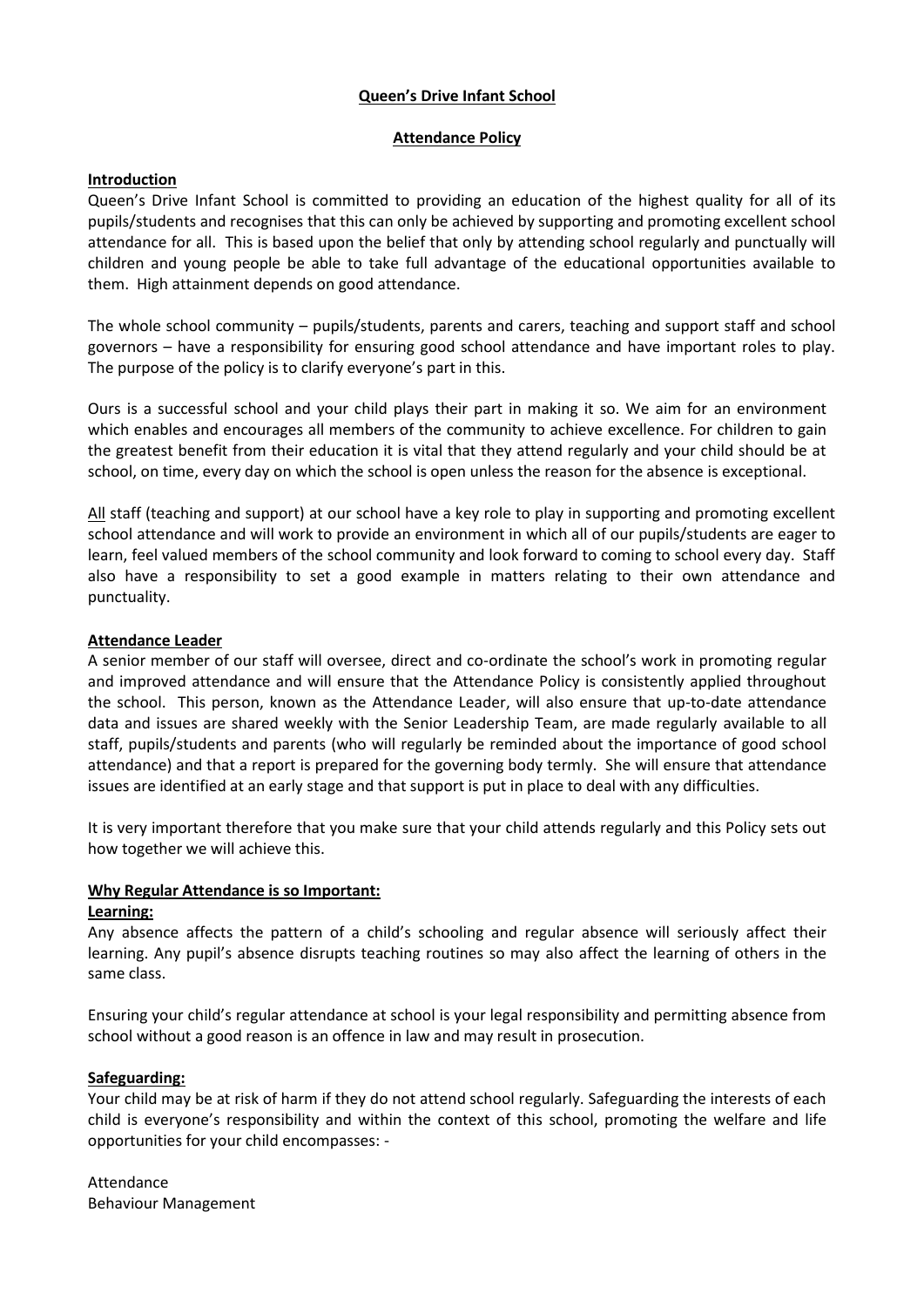Health and Safety Access to the Curriculum Anti- bullying

Failing to attend school on a regular basis will be considered as a safeguarding matter.

Helping to create a pattern of regular attendance is everybody's responsibility – parents/carers, pupils and all members of school staff.

#### **To help us all to focus on this we will:**

- Give you details on attendance in our regular newsletters;
- Report to you regularly on how your child is performing in school, what their attendance and punctuality rate is and how this relates to their attainment and rate of progress;
- Celebrate and reward good attendance;

#### **The Law relating to attendance:**

Section 7 of the Education Act 1996 states that 'the parent of every child of compulsory school age shall cause him / her to receive efficient full time education suitable: -

- (a) to age, ability and aptitude and
- (b) to any special educational needs he/ she may have

Either by regular attendance at school or otherwise'

#### *The Law relating to safeguarding*

*Section 175 of the Education Act 2002 places a duty on local authorities and governing bodies to have regard to guidance issued by the Secretary of State with regard to safeguarding and promoting the welfare of children and students under the age of 18.*

#### **Reception Intake Induction period**

PCC, in line with the Admissions Code, offer all children in the September following their fourth birthday a full time place at school if requested by the parents/carers.

Our School uses a short induction period where Reception aged children are introduced to their formal education by the use of a reduced timetable and to assist in their transition to full-time education. You will be notified of the timetable for our Reception children for September in advance.

The timetable for our Reception children for September is:

- Week 1: Part time for all children
- Week 2 : Part time for all children
- Week 3 : Full time for all children

#### **Understanding types of absence:**

Every half-day absence from school has to be classified by the school (not by parents/carers) as either **AUTHORISED** or **UNAUTHORISED**. This is why information about the cause of any absence is always required, preferably in writing.

**Authorised** absences are mornings or afternoons away from school for a good reason like illness, medical/dental appointments which unavoidably fall in school time, emergencies or other exceptional cause.

**Unauthorised** absences are those which the school does not consider reasonable and for which no "leave" has been authorised. This includes:

- parents/carers keeping children off school unnecessarily;
- truancy before or during the school day;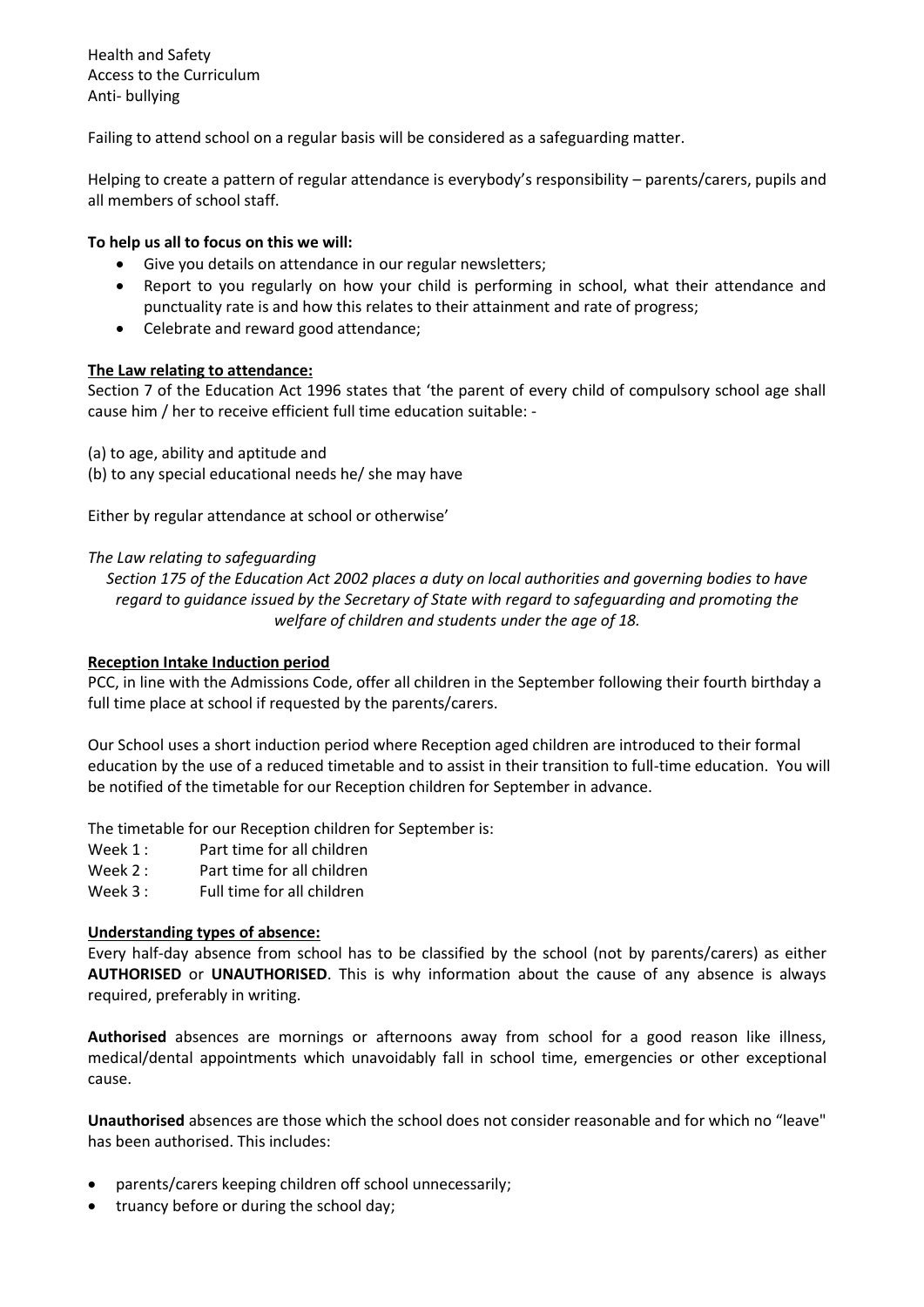- absences which have never been properly explained;
- children who arrive at school too late to get a mark;
- shopping, looking after other children or birthdays;
- day trips and holidays in term time not authorised as an exceptional circumstance.

This type of absence can lead to the Peterborough City Council, School Attendance Team, using sanctions and/or legal proceedings.

Whilst any child may be absent from school because they are ill, sometimes they can be reluctant to attend school. Any problems with regular attendance are best sorted out between the school, the parents/carers and the child. If your child is reluctant to attend, it is never better to cover up their absence or to give in to pressure to excuse them from attending. This gives the impression that attendance does not matter and usually make things worse.

#### **Persistent Absence (PA):**

A pupil becomes a 'persistent absentee' when they miss **10%** or more schooling within an agreed period of time for whatever reason. Absence at this level may cause considerable damage to any child's educational prospects and we need full parental support and co-operation to tackle this.

We monitor all absence thoroughly. Any case that is at risk of moving towards the PA level is given priority and you will be informed of this immediately.

PA pupils are tracked and monitored carefully through our pastoral system and we may also combine this with academic mentoring where absence affects attainment.

#### **Circumstances where a Penalty Notice may be requested from the LA by the School:**

A Penalty Notice can be issued if one of the following criteria can be met

- Level of unauthorised absence leads to an unauthorised absence rate of **10%** or more within a minimum period of any 8 school weeks (A maximum of 2 penalty notices may be issued in any academic year);
- A single unauthorised absence event of at least 2 consecutive school days (4 consecutive sessions);
- Persistent late arrival at school after the register has closed contribute to a level of unauthorised absence at **10%** or above (**registers should be closed after a period of time 30 minutes after they have opened.**
- Lack of adherence to the dates agreed for any authorised leave of absence without reasonable justification;
- Pupils identified in a public place whilst excluded from school (during the first five days of the exclusion period) without reasonable justification.

For further information regarding Penalty Notices please refer to the **Peterborough City Council Code of Conduct** which is available on the Peterborough City Council Website.

#### **Absence Procedures:**

#### **If your child is absent you must:**

- Contact us as soon as possible on the first day of absence;
- Send a note in on the first day they return with an explanation of the absence you must do this even if you have already telephoned us;
- Call into school and report to reception, who will arrange for a member of staff to speak with you.

#### **If your child is absent we will:**

• Telephone, text or email you on the first day of absence if we have not heard from you;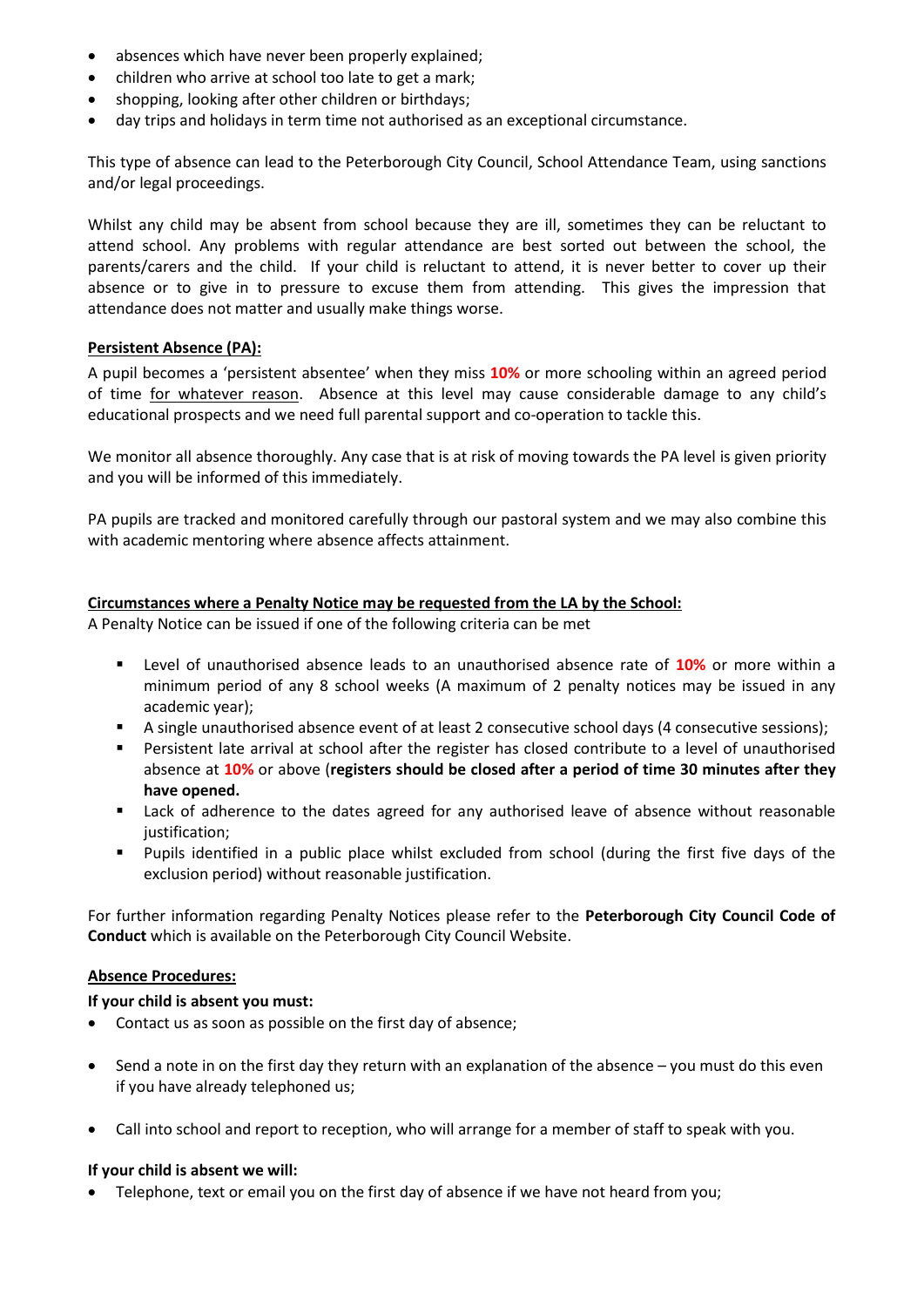- A home visit may be made if we are unable to contact you;
- Invite you in to discuss the situation with us;
- Take legal action if there are persistent absences, which may be in the form of Penalty Notices issued to each parent/carer for each child.

#### **Telephone numbers:**

There are times when we need to contact parents/carers about lots of things, including absence, so we need to have your contact numbers at all times. So help us to help you and your child by making sure we always have an up to date number – if we don't then something important may be missed. There will be regular checks on telephone numbers throughout the year.

#### **The School Attendance Officer:**

Parents/Carers are expected to contact school at an early stage and to work with the staff in resolving any problems together. This is nearly always successful. If difficulties cannot be sorted out in this way, the school may refer the child to the Local Authority Attendance Officer from Peterborough City Council, School Attendance Team. He will also try to resolve the situation by agreement but, if other ways of trying to improve the child's attendance have failed and unauthorised absences persist, these Officers can recommend that the Local Authority use sanctions such as Penalty Notices or prosecutions in the Magistrates Court

#### **Lateness:**

Poor punctuality is not acceptable. If your child misses the start of the day they can miss work and do not spend time with their class teacher/form tutor getting vital information and news for the day. Late arriving pupils also disrupt lessons, can be embarrassing for the child and can also encourage absence.

#### **How we manage lateness:**

The school day starts at **8.55am** and we expect your child to be in class at that time.

Registers are marked by **9am** and your child will receive a late mark if they are not in by that time.

At **9.30am** the registers will be closed. In accordance with the Regulations, if your child arrives after that time they will receive a mark that will indicate that your child is in the school building, but will be marked with a 'U' Code which is recorded as an **unauthorised absence**. This may mean that you could face the possibility of a Penalty Notice if the problem persists.

If your child has a persistent late record you will be asked to meet with us to resolve the problem, but you can approach us at any time if you are having problems getting your child to school on time.

#### **Leave of Absence:**

Taking leave of absence without exceptional circumstance in term time will affect your child's schooling as much as any other absence and we expect parents to help us by not taking children away in school time.

Remember that any savings you think you may make by taking a holiday in school time are offset by the cost to your child's education.

There is **no** automatic entitlement in law to time off in school time to go on holiday.

All applications for leave of absence **must** be made in advance. In making a decision about whether to authorise this leave the school will consider the circumstances of each application individually.

It is important that you understand that we may **only** authorise such absences in **exceptional circumstances.**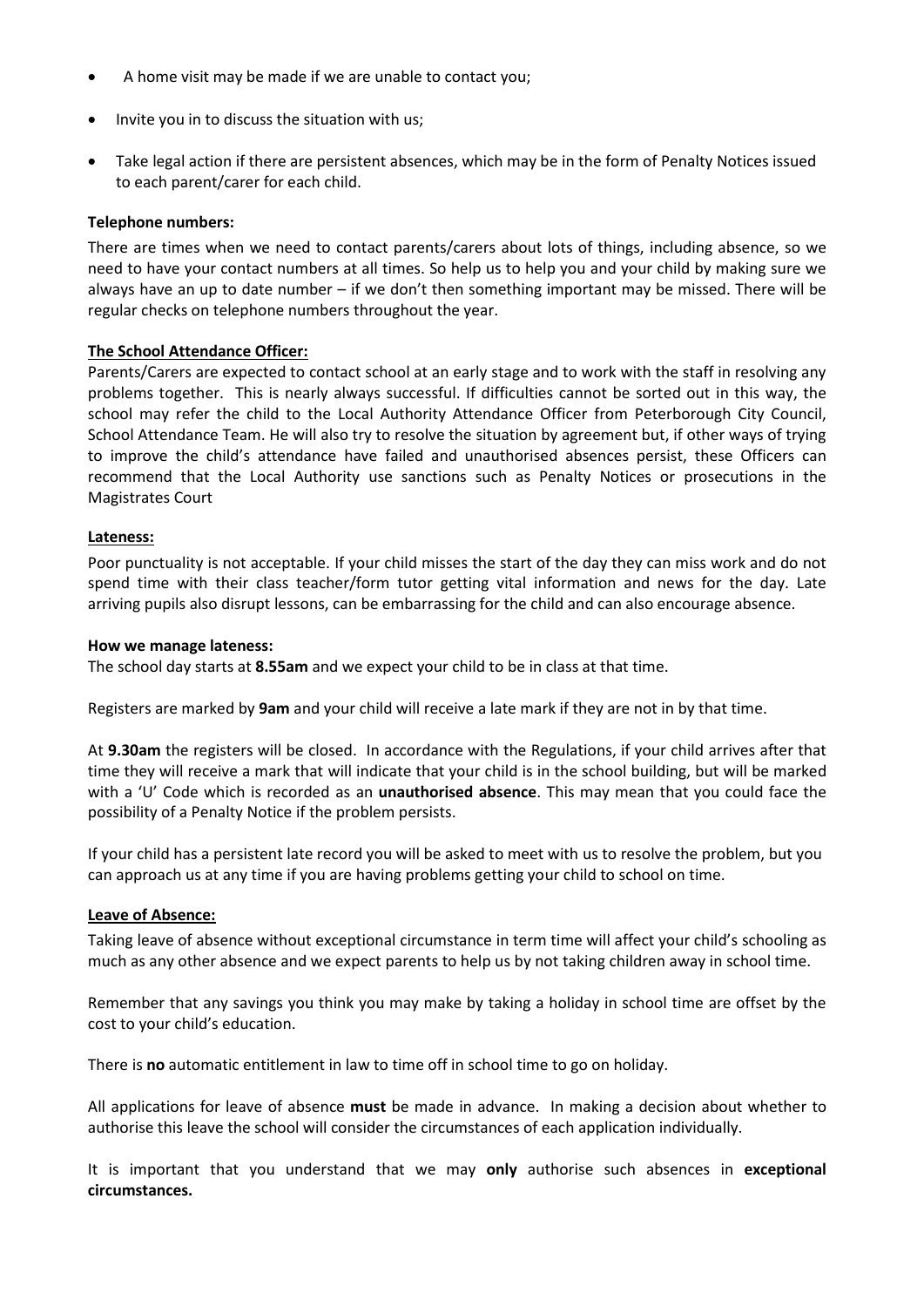Any period of leave taken without the agreement of the school (with at least four weeks' notice) and/or different from that agreed by the school will be classed as unauthorised and may attract sanctions such as a Penalty Notice per parent/carer per child.

#### **Deletions from Register**

Under Section 8.-(1) (h), (i), (ii), (iii) of the Education (Pupil Registration) (England) Regulations 2006 should your child fail to return to school by the time that registration ends on the 20<sup>th</sup> day of absence the school is permitted to delete your child's name from their register.

This is possible if your child(ren) have not returned by the date specified because the following applies under Section 8 (h) - that he/she/they will have been continuously absent from school for a period of not less than 20 school days and

(i) at no time was the absence during that period authorised by the proprietor in accordance with regulation 6 (2);

(ii) the proprietor does not have reasonable grounds to believe that the pupil(s) is/are unable to attend the school by reason of sickness, or any exceptional cause;

#### **Those people responsible for attendance matters in this school are:**

| Sarah Skinner | Headteacher                           |
|---------------|---------------------------------------|
| Sue Bell      | School based Attendance Administrator |
| Prudence Lear | <b>Family Liaison Officer</b>         |
| Asif Rehman   | Local Authority Attendance Officer    |

#### **Summary:**

The school has a legal duty to publish its absence figures to parents/carers and to promote good school attendance.

Equally, parents/carers have a legal duty to make sure that their children attend.

All school staff are committed to working with parents/carers and pupils as the best way to ensure as high a level of attendance as possible and that every child's welfare and life opportunities are promoted.

**Date of Policy Review:**

September 2021